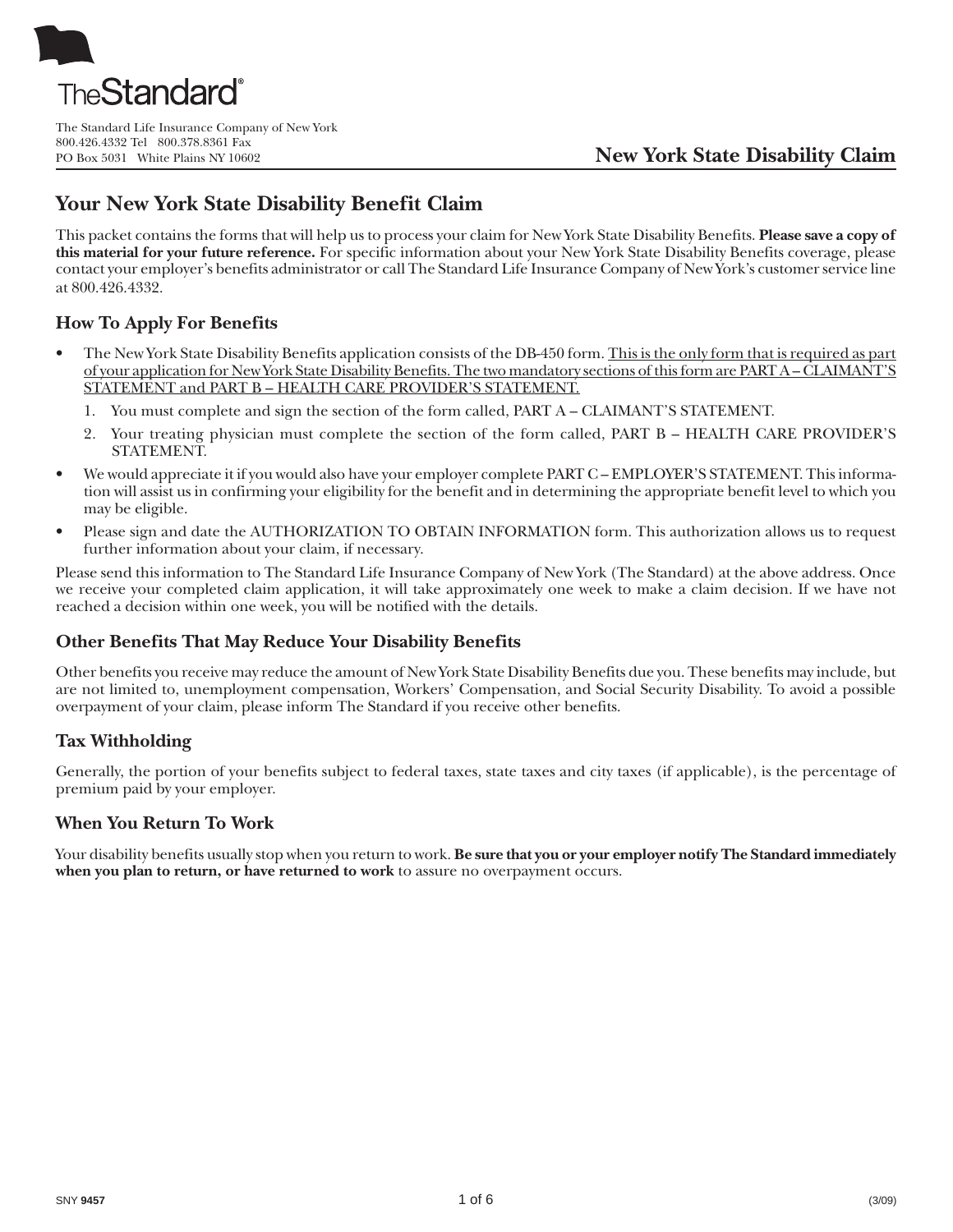|                                                                                                                                                                                                                                                                                                                                                                                                                                                                                                                                                                                                                                                                                                                                                                                                                                                                                                                                                                                   |                                                                                                                               | NOTICE AND PROOF OF CLAIM FOR DISABILITY BENEFITS                                                                                                                                                                                                                                |               |                                         |                               |                                                                                                                                                                                                                                                           |  |  |
|-----------------------------------------------------------------------------------------------------------------------------------------------------------------------------------------------------------------------------------------------------------------------------------------------------------------------------------------------------------------------------------------------------------------------------------------------------------------------------------------------------------------------------------------------------------------------------------------------------------------------------------------------------------------------------------------------------------------------------------------------------------------------------------------------------------------------------------------------------------------------------------------------------------------------------------------------------------------------------------|-------------------------------------------------------------------------------------------------------------------------------|----------------------------------------------------------------------------------------------------------------------------------------------------------------------------------------------------------------------------------------------------------------------------------|---------------|-----------------------------------------|-------------------------------|-----------------------------------------------------------------------------------------------------------------------------------------------------------------------------------------------------------------------------------------------------------|--|--|
| CLAIMANT: READ THE FOLLOWING INSTRUCTIONS CAREFULLY<br>1. USE THIS FORM IF YOU BECOME SICK OR DISABLED WHILE EMPLOYED OR IF YOU BECOME SICK OR DISABLED WITHIN FOUR (4)<br>WEEKS AFTER TERMINATION OF EMPLOYMENT. USE CLAIM FORM DB-300 IF YOU BECOME SICK OR DISABLED AFTER HAVING<br><b>BEEN UNEMPLOYED MORE THAN FOUR (4) WEEKS.</b><br>2. YOU MUST COMPLETE ALL ITEMS OF PART A - THE "CLAIMANT'S STATEMENT". BE ACCURATE. CHECK ALL DATES.<br>3. BE SURE TO DATE AND SIGN YOUR CLAIM (SEE ITEM 12). IF YOU CANNOT SIGN THIS CLAIM FORM, YOUR REPRESENTATIVE MAY SIGN<br>IT IN YOUR BEHALF. IN THAT EVENT, THE NAME, ADDRESS AND REPRESENTATIVE'S RELATIONSHIP TO YOU SHOULD BE NOTED<br>UNDER THE SIGNATURE.<br>4. DO NOT MAIL THIS CLAIM UNLESS YOUR HEALTH CARE PROVIDER COMPLETES AND SIGNS PART B - THE "HEALTH CARE<br><b>PROVIDER'S STATEMENT."</b><br>5. YOUR COMPLETED CLAIM SHOULD BE MAILED WITHIN THIRTY (30) DAYS AFTER YOU BECOME SICK OR DISABLED TO YOUR LAST |                                                                                                                               |                                                                                                                                                                                                                                                                                  |               |                                         |                               |                                                                                                                                                                                                                                                           |  |  |
|                                                                                                                                                                                                                                                                                                                                                                                                                                                                                                                                                                                                                                                                                                                                                                                                                                                                                                                                                                                   |                                                                                                                               | <b>EMPLOYER OR YOUR LAST EMPLOYER'S INSURANCE COMPANY.</b><br>6. MAKE A COPY OF THIS COMPLETED FORM FOR YOUR RECORDS BEFORE YOU SUBMIT IT.                                                                                                                                       |               |                                         |                               |                                                                                                                                                                                                                                                           |  |  |
|                                                                                                                                                                                                                                                                                                                                                                                                                                                                                                                                                                                                                                                                                                                                                                                                                                                                                                                                                                                   |                                                                                                                               | PART A - CLAIMANT'S STATEMENT (Please Print or Type) ANSWER ALL QUESTIONS                                                                                                                                                                                                        |               |                                         |                               | <b>Social Security Number</b>                                                                                                                                                                                                                             |  |  |
|                                                                                                                                                                                                                                                                                                                                                                                                                                                                                                                                                                                                                                                                                                                                                                                                                                                                                                                                                                                   |                                                                                                                               |                                                                                                                                                                                                                                                                                  |               |                                         |                               |                                                                                                                                                                                                                                                           |  |  |
|                                                                                                                                                                                                                                                                                                                                                                                                                                                                                                                                                                                                                                                                                                                                                                                                                                                                                                                                                                                   |                                                                                                                               |                                                                                                                                                                                                                                                                                  |               |                                         | State Zip Code                | Apt. No.                                                                                                                                                                                                                                                  |  |  |
|                                                                                                                                                                                                                                                                                                                                                                                                                                                                                                                                                                                                                                                                                                                                                                                                                                                                                                                                                                                   |                                                                                                                               |                                                                                                                                                                                                                                                                                  |               |                                         |                               |                                                                                                                                                                                                                                                           |  |  |
|                                                                                                                                                                                                                                                                                                                                                                                                                                                                                                                                                                                                                                                                                                                                                                                                                                                                                                                                                                                   |                                                                                                                               |                                                                                                                                                                                                                                                                                  |               |                                         |                               |                                                                                                                                                                                                                                                           |  |  |
|                                                                                                                                                                                                                                                                                                                                                                                                                                                                                                                                                                                                                                                                                                                                                                                                                                                                                                                                                                                   |                                                                                                                               |                                                                                                                                                                                                                                                                                  |               |                                         |                               |                                                                                                                                                                                                                                                           |  |  |
|                                                                                                                                                                                                                                                                                                                                                                                                                                                                                                                                                                                                                                                                                                                                                                                                                                                                                                                                                                                   |                                                                                                                               | 7. I became disabled on $\frac{M_{\text{other}}}{M_{\text{other}}}$ No                                                                                                                                                                                                           |               |                                         |                               |                                                                                                                                                                                                                                                           |  |  |
|                                                                                                                                                                                                                                                                                                                                                                                                                                                                                                                                                                                                                                                                                                                                                                                                                                                                                                                                                                                   |                                                                                                                               |                                                                                                                                                                                                                                                                                  |               |                                         |                               |                                                                                                                                                                                                                                                           |  |  |
|                                                                                                                                                                                                                                                                                                                                                                                                                                                                                                                                                                                                                                                                                                                                                                                                                                                                                                                                                                                   |                                                                                                                               |                                                                                                                                                                                                                                                                                  |               |                                         |                               |                                                                                                                                                                                                                                                           |  |  |
|                                                                                                                                                                                                                                                                                                                                                                                                                                                                                                                                                                                                                                                                                                                                                                                                                                                                                                                                                                                   |                                                                                                                               | 8. Give name of last employer. If more than one employer during the last eight (8) weeks, name all employers.                                                                                                                                                                    |               |                                         |                               |                                                                                                                                                                                                                                                           |  |  |
|                                                                                                                                                                                                                                                                                                                                                                                                                                                                                                                                                                                                                                                                                                                                                                                                                                                                                                                                                                                   |                                                                                                                               | <b>EMPLOYER'S</b>                                                                                                                                                                                                                                                                |               |                                         | DATES OF EMPLOYMENT           | AVERAGE WEEKLY<br>WAGES                                                                                                                                                                                                                                   |  |  |
|                                                                                                                                                                                                                                                                                                                                                                                                                                                                                                                                                                                                                                                                                                                                                                                                                                                                                                                                                                                   | <b>BUSINESS NAME</b>                                                                                                          | <b>BUSINESS ADDRESS</b>                                                                                                                                                                                                                                                          | TELEPHONE NO. | <b>FROM</b><br>Mo. Day Yr.              | <b>THROUGH</b><br>Mo. Day Yr. | (Include Bonuses, Tips,<br>Commissions, Reasonable                                                                                                                                                                                                        |  |  |
|                                                                                                                                                                                                                                                                                                                                                                                                                                                                                                                                                                                                                                                                                                                                                                                                                                                                                                                                                                                   |                                                                                                                               |                                                                                                                                                                                                                                                                                  |               |                                         |                               | Value of Board, Rent, etc.)                                                                                                                                                                                                                               |  |  |
|                                                                                                                                                                                                                                                                                                                                                                                                                                                                                                                                                                                                                                                                                                                                                                                                                                                                                                                                                                                   |                                                                                                                               |                                                                                                                                                                                                                                                                                  |               |                                         |                               |                                                                                                                                                                                                                                                           |  |  |
|                                                                                                                                                                                                                                                                                                                                                                                                                                                                                                                                                                                                                                                                                                                                                                                                                                                                                                                                                                                   |                                                                                                                               |                                                                                                                                                                                                                                                                                  |               |                                         |                               |                                                                                                                                                                                                                                                           |  |  |
|                                                                                                                                                                                                                                                                                                                                                                                                                                                                                                                                                                                                                                                                                                                                                                                                                                                                                                                                                                                   |                                                                                                                               |                                                                                                                                                                                                                                                                                  |               |                                         |                               |                                                                                                                                                                                                                                                           |  |  |
| Name of Union and Local Number, if Member<br>10. For the period of disability covered by this claim<br>b. Are you receiving or claiming:<br>IF "YES" IS CHECKED IN ANY OF THE ITEMS IN 10a OR 10b, COMPLETE THE FOLLOWING:<br>I have $\Box$ received $\Box$ claimed                                                                                                                                                                                                                                                                                                                                                                                                                                                                                                                                                                                                                                                                                                               |                                                                                                                               |                                                                                                                                                                                                                                                                                  |               |                                         |                               |                                                                                                                                                                                                                                                           |  |  |
|                                                                                                                                                                                                                                                                                                                                                                                                                                                                                                                                                                                                                                                                                                                                                                                                                                                                                                                                                                                   | 11. I have received disability benefits for another period or periods of disability within the 52 weeks immediately before my |                                                                                                                                                                                                                                                                                  |               |                                         |                               |                                                                                                                                                                                                                                                           |  |  |
|                                                                                                                                                                                                                                                                                                                                                                                                                                                                                                                                                                                                                                                                                                                                                                                                                                                                                                                                                                                   |                                                                                                                               | 12. I have read the instructions above. I hereby claim Disability Benefits and certify that for the period covered by this claim I was disabled;<br>and that the foregoing statements, including any accompanying statements, are to the best of my knowledge true and complete. |               |                                         |                               |                                                                                                                                                                                                                                                           |  |  |
| ANY PERSON WHO KNOWINGLY AND WITH INTENT TO DEFRAUD PRESENTS, CAUSES TO BE PRESENTED, OR PREPARES WITH KNOWLEDGE OR BELIEF THAT IT<br>WILL BE PRESENTED TO OR BY AN INSURER, OR SELF-INSURER, ANY INFORMATION CONTAINING ANY FALSE MATERIAL STATEMENT OR CONCEALS ANY MATERIAL<br>FACT SHALL BE GUILTY OF A CRIME AND SUBJECT TO SUBSTANTIAL FINES AND IMPRISONMENT.                                                                                                                                                                                                                                                                                                                                                                                                                                                                                                                                                                                                              |                                                                                                                               |                                                                                                                                                                                                                                                                                  |               |                                         |                               |                                                                                                                                                                                                                                                           |  |  |
| If signed by other than claimant, print below: name, address, and relationship of representative.                                                                                                                                                                                                                                                                                                                                                                                                                                                                                                                                                                                                                                                                                                                                                                                                                                                                                 |                                                                                                                               |                                                                                                                                                                                                                                                                                  |               |                                         |                               |                                                                                                                                                                                                                                                           |  |  |
| Disclosure of Information: The Board will not disclose any information about your case to any unauthorized party without your consent. If you<br>choose to have such information disclosed to an unauthorized party, you must file with the Board an original signed Form OC-110A, Claimant's<br>Authorization to Disclose Workers' Compensation Records, or an original signed, notarized authorization letter. You may telephone your local WCB<br>office to have Form OC-110A sent to you, or you may download it from our web page, www.wcb.state.ny.us. It can be found under the heading<br>Common Forms Online. Mail the completed authorization form or letter to the address given below.                                                                                                                                                                                                                                                                                |                                                                                                                               |                                                                                                                                                                                                                                                                                  |               |                                         |                               |                                                                                                                                                                                                                                                           |  |  |
|                                                                                                                                                                                                                                                                                                                                                                                                                                                                                                                                                                                                                                                                                                                                                                                                                                                                                                                                                                                   |                                                                                                                               | IF YOU HAVE ANY QUESTIONS ABOUT CLAIMING DISABILITY BENEFITS,<br>CONTACT THE NEAREST OFFICE OF THE NYS WORKERS' COMPENSATION<br>BOARD, OR WRITE TO: WORKERS' COMPENSATION BOARD, DISABILITY<br>BENEFITS BUREAU, 100 BROADWAY-MENANDS, ALBANY, NY 12241-0005                      |               | BROADWAY-MENANDS, ALBANY, NY 12241-0005 |                               | SI TIENE DUDAS RELACIONADAS CON LA RECLAMACIÓN DE BENEFICIOS<br>POR INCAPACIDAD, COMUNIQUESE CON LA OFICINA MAS CERCANA DE LA<br>JUNTA DE COMPENSACION OBRERA DE NUEVA YORK, O ESCRIBA A:<br>WORKERS' COMPENSATION BOARD, DISABILITY BENEFITS BUREAU, 100 |  |  |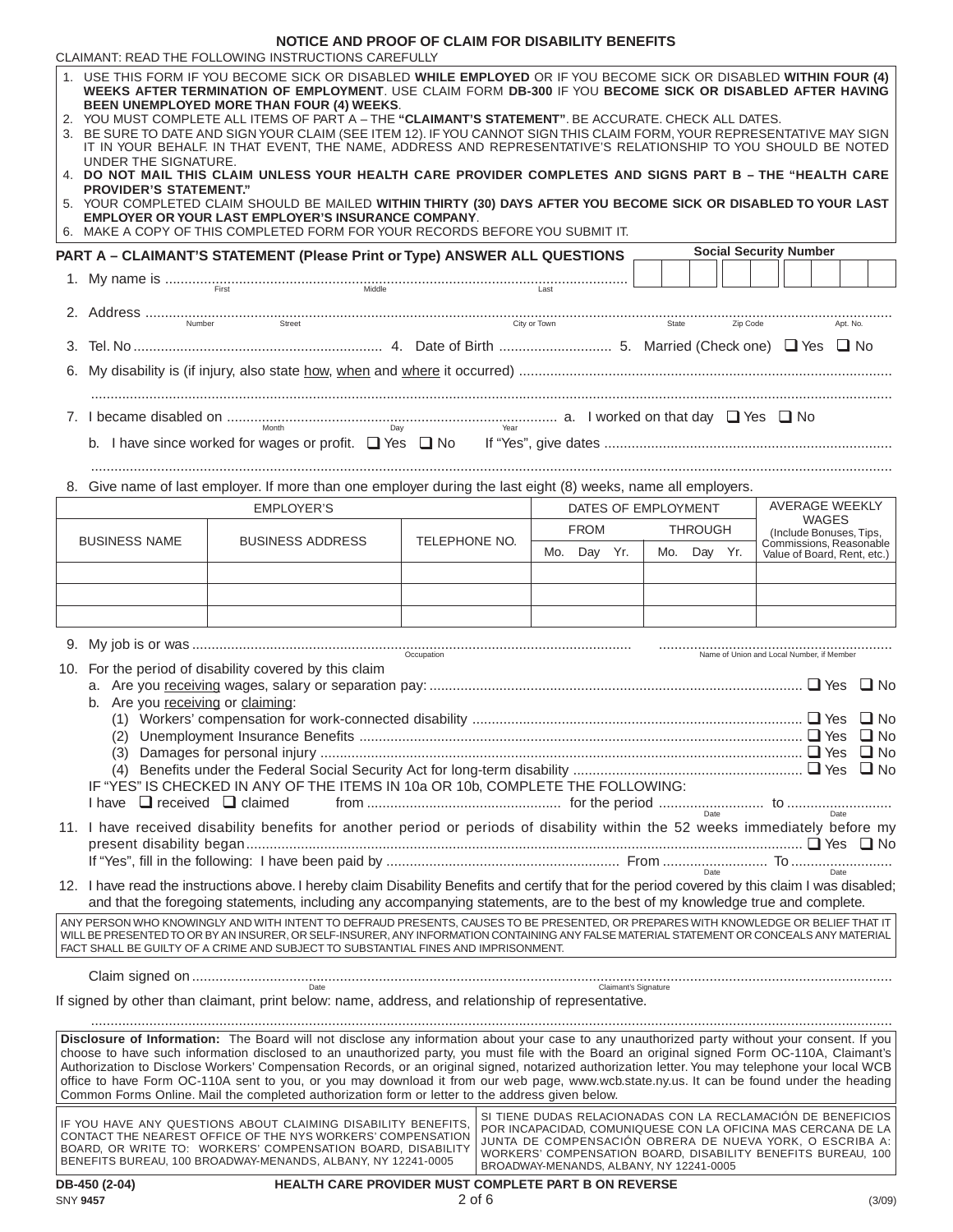# **NOTICE AND PROOF OF CLAIM FOR DISABILITY BENEFITS**

IMPORTANT: USE THIS FORM ONLY WHEN THE CLAIMANT BECOMES SICK OR DISABLED **WHILE EMPLOYED OR** BECOMES SICK OR DISABLED **WITHIN FOUR (4) WEEKS AFTER TERMINATION OF EMPLOYMENT**. OTHERWISE USE CLAIM FORM DB-300.

| <b>PART B – HEALTH CARE PROVIDER'S STATEMENT (Please Print or Type)</b><br>THE HEALTH CARE PROVIDER'S STATEMENT MUST BE FILLED IN COMPLETELY AND THE FORM MAILED TO THE<br>INSURANCE CARRIER OR SELF-INSURED EMPLOYER, OR RETURNED TO THE CLAIMANT WITHIN SEVEN DAYS OF THE<br>RECEIPT OF THE FORM. For item 7d, give approximate date. Make some estimate. If disability is caused by or arising in<br>connection with pregnancy, enter estimated delivery date under "Remarks." |                          |                |  |  |  |  |  |
|-----------------------------------------------------------------------------------------------------------------------------------------------------------------------------------------------------------------------------------------------------------------------------------------------------------------------------------------------------------------------------------------------------------------------------------------------------------------------------------|--------------------------|----------------|--|--|--|--|--|
|                                                                                                                                                                                                                                                                                                                                                                                                                                                                                   |                          |                |  |  |  |  |  |
|                                                                                                                                                                                                                                                                                                                                                                                                                                                                                   |                          |                |  |  |  |  |  |
|                                                                                                                                                                                                                                                                                                                                                                                                                                                                                   |                          |                |  |  |  |  |  |
|                                                                                                                                                                                                                                                                                                                                                                                                                                                                                   |                          |                |  |  |  |  |  |
| 6. Operation Indicated?                                                                                                                                                                                                                                                                                                                                                                                                                                                           |                          |                |  |  |  |  |  |
| 7. Enter Dates for the Following:                                                                                                                                                                                                                                                                                                                                                                                                                                                 | Month                    | Year<br>Day    |  |  |  |  |  |
| (Even if considerable question exists, estimate date. Avoid use of terms such as unknown or undetermined.)                                                                                                                                                                                                                                                                                                                                                                        |                          |                |  |  |  |  |  |
| 8. In your opinion, is this disability the result of injury arising out of and in the course of employment or occupational disease?<br>$\Box$ Yes $\Box$ No<br>If yes, has form C-4 been filed with the Workers' Compensation Board? □ Yes □ No                                                                                                                                                                                                                                   |                          |                |  |  |  |  |  |
| I affirm that □ Chiropractor □ Physician □ Psychologist<br>$\Box$ Dentist<br>$\Box$ Podiatrist $\Box$ Nurse-Midwife<br>I am a                                                                                                                                                                                                                                                                                                                                                     | Licensed in the State of | License Number |  |  |  |  |  |
| ANY PERSON WHO KNOWINGLY AND WITH INTENT TO DEFRAUD PRESENTS, CAUSES TO BE PRESENTED, OR PREPARES WITH KNOWLEDGE OR BELIEF THAT<br>IT WILL BE PRESENTED TO OR BY AN INSURER, OR SELF-INSURER, ANY INFORMATION CONTAINING ANY FALSE MATERIAL STATEMENT OR CONCEALS ANY<br>MATERIAL FACT SHALL BE GUILTY OF A CRIME AND SUBJECT TO SUBSTANTIAL FINES AND IMPRISONMENT.                                                                                                              |                          |                |  |  |  |  |  |
|                                                                                                                                                                                                                                                                                                                                                                                                                                                                                   |                          |                |  |  |  |  |  |
| HIPAA NOTICE - In order to adjudicate a workers' compensation claim, WCL13-a(4)(a) and 12 NYCRR 325-1.3 require health care providers to regularly file medical<br>reports of treatment with the Board and the carrier or employer. Pursuant to 45 CFR 164.512 these legally required medical reports are exempt from HIPAA's<br>restrictions on disclosure of health information.                                                                                                |                          |                |  |  |  |  |  |

THE WORKERS' COMPENSATION BOARD EMPLOYS AND SERVES PEOPLE WITH DISABILITIES WITHOUT DISCRIMINATION.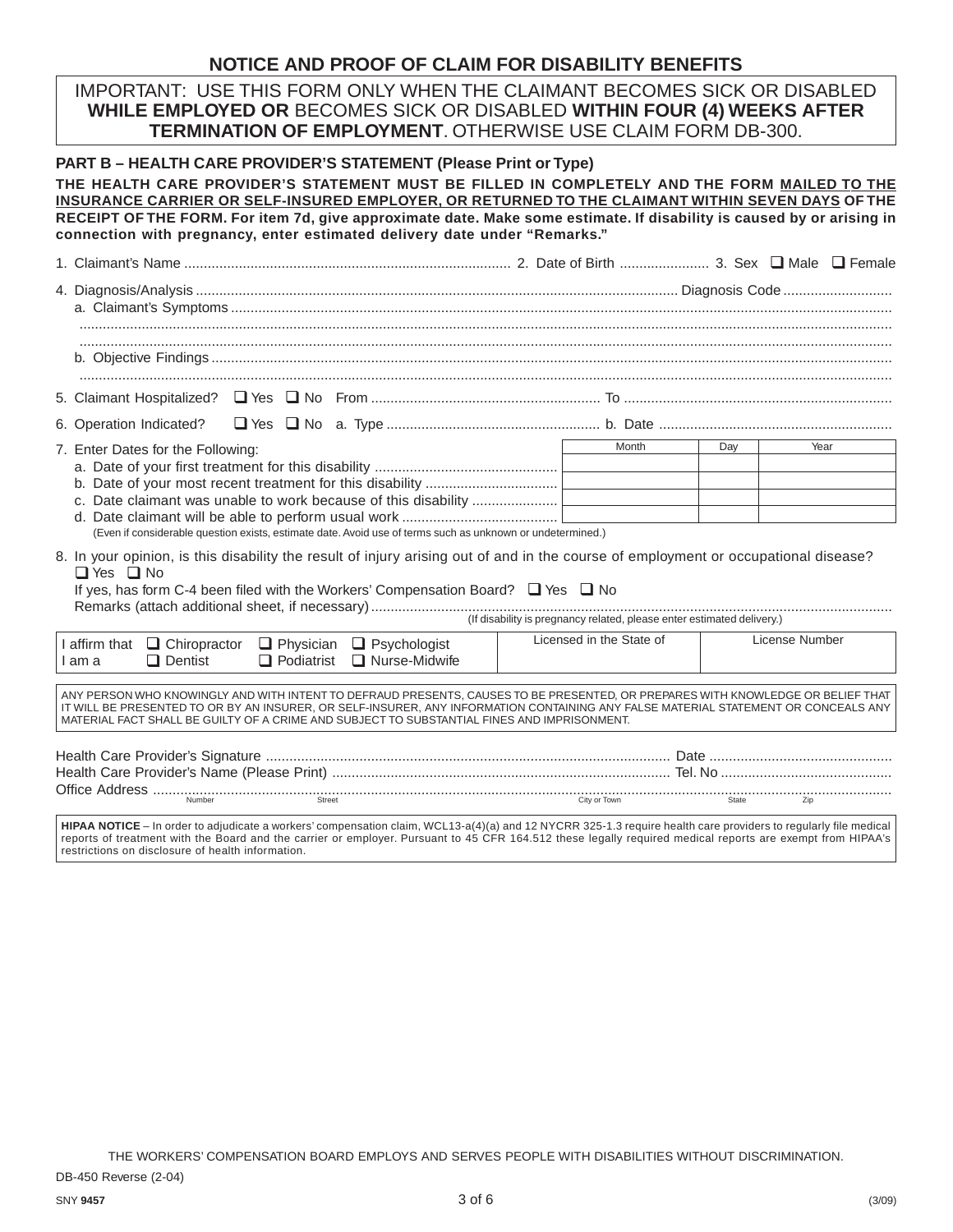## **Part C – Employer's Statement** *Please print or type*

| Employee's Full Name                                                                                                                                                                                                                                                                                                                                                                                                                                                                                    |                                                                                                                                                                                                                                                                                                                    |                                                                                                                                           |  | Social Security No.  |  | Job Title Please attach a copy of the job description. |                                    |                                                                                          |            | 1. Date Employed                                                                                                                                                                                                                                                                                                                                                                                                                        |  |  |
|---------------------------------------------------------------------------------------------------------------------------------------------------------------------------------------------------------------------------------------------------------------------------------------------------------------------------------------------------------------------------------------------------------------------------------------------------------------------------------------------------------|--------------------------------------------------------------------------------------------------------------------------------------------------------------------------------------------------------------------------------------------------------------------------------------------------------------------|-------------------------------------------------------------------------------------------------------------------------------------------|--|----------------------|--|--------------------------------------------------------|------------------------------------|------------------------------------------------------------------------------------------|------------|-----------------------------------------------------------------------------------------------------------------------------------------------------------------------------------------------------------------------------------------------------------------------------------------------------------------------------------------------------------------------------------------------------------------------------------------|--|--|
|                                                                                                                                                                                                                                                                                                                                                                                                                                                                                                         | 2. Is employee insured for Statutory Disability benefits?                                                                                                                                                                                                                                                          |                                                                                                                                           |  | $\Box$ Yes $\Box$ No |  |                                                        |                                    | 3. Is disability work related? $\Box$ Yes $\Box$ No $\Box$ Undetermined<br>Work Location |            |                                                                                                                                                                                                                                                                                                                                                                                                                                         |  |  |
|                                                                                                                                                                                                                                                                                                                                                                                                                                                                                                         | Is employee insured for Short Term Disability benefits? $\Box$ Yes $\Box$ No<br>Effective Date                                                                                                                                                                                                                     |                                                                                                                                           |  |                      |  |                                                        |                                    |                                                                                          |            |                                                                                                                                                                                                                                                                                                                                                                                                                                         |  |  |
|                                                                                                                                                                                                                                                                                                                                                                                                                                                                                                         | Is employee insured for Long Term Disability benefits? $\Box$ Yes $\Box$ No                                                                                                                                                                                                                                        |                                                                                                                                           |  |                      |  |                                                        |                                    |                                                                                          |            | 4. Has the employee filed for: Workers' Compensation $\Box$ Yes $\Box$ No<br>Other $\sqrt{ }$ $\sqrt{ }$ $\sqrt{ }$ $\sqrt{ }$ $\sqrt{ }$ $\sqrt{ }$ $\sqrt{ }$ $\sqrt{ }$ $\sqrt{ }$ $\sqrt{ }$ $\sqrt{ }$ $\sqrt{ }$ $\sqrt{ }$ $\sqrt{ }$ $\sqrt{ }$ $\sqrt{ }$ $\sqrt{ }$ $\sqrt{ }$ $\sqrt{ }$ $\sqrt{ }$ $\sqrt{ }$ $\sqrt{ }$ $\sqrt{ }$ $\sqrt{ }$ $\sqrt{ }$ $\sqrt{ }$ $\sqrt{ }$ $\sqrt{ }$ $\sqrt{ }$ $\sqrt{ }$ $\sqrt{ }$ |  |  |
|                                                                                                                                                                                                                                                                                                                                                                                                                                                                                                         |                                                                                                                                                                                                                                                                                                                    |                                                                                                                                           |  |                      |  |                                                        |                                    |                                                                                          |            |                                                                                                                                                                                                                                                                                                                                                                                                                                         |  |  |
|                                                                                                                                                                                                                                                                                                                                                                                                                                                                                                         | Effective Date ____________________________                                                                                                                                                                                                                                                                        |                                                                                                                                           |  |                      |  |                                                        | Weekly Amount ____________________ |                                                                                          |            |                                                                                                                                                                                                                                                                                                                                                                                                                                         |  |  |
|                                                                                                                                                                                                                                                                                                                                                                                                                                                                                                         | 5. Has the employee had a claim for New York DBL benefits in the past 52 weeks? $\Box$ Yes $\Box$ No $\Box$ Unknown                                                                                                                                                                                                |                                                                                                                                           |  |                      |  |                                                        |                                    |                                                                                          |            |                                                                                                                                                                                                                                                                                                                                                                                                                                         |  |  |
|                                                                                                                                                                                                                                                                                                                                                                                                                                                                                                         |                                                                                                                                                                                                                                                                                                                    | 6. Employee's earnings 8 weeks prior to disability                                                                                        |  |                      |  |                                                        |                                    |                                                                                          |            |                                                                                                                                                                                                                                                                                                                                                                                                                                         |  |  |
|                                                                                                                                                                                                                                                                                                                                                                                                                                                                                                         |                                                                                                                                                                                                                                                                                                                    | Week Ending                                                                                                                               |  | No. Days             |  |                                                        | Check days normally worked         |                                                                                          |            |                                                                                                                                                                                                                                                                                                                                                                                                                                         |  |  |
|                                                                                                                                                                                                                                                                                                                                                                                                                                                                                                         |                                                                                                                                                                                                                                                                                                                    | Month<br>Day<br>Year                                                                                                                      |  | Worked               |  |                                                        | Amount                             | $\Box$ Monday                                                                            |            |                                                                                                                                                                                                                                                                                                                                                                                                                                         |  |  |
|                                                                                                                                                                                                                                                                                                                                                                                                                                                                                                         |                                                                                                                                                                                                                                                                                                                    |                                                                                                                                           |  |                      |  |                                                        |                                    | $\Box$ Tuesday<br>$\Box$ Wednesday<br>$\Box$ Thursday                                    |            |                                                                                                                                                                                                                                                                                                                                                                                                                                         |  |  |
|                                                                                                                                                                                                                                                                                                                                                                                                                                                                                                         |                                                                                                                                                                                                                                                                                                                    |                                                                                                                                           |  |                      |  |                                                        |                                    |                                                                                          |            |                                                                                                                                                                                                                                                                                                                                                                                                                                         |  |  |
|                                                                                                                                                                                                                                                                                                                                                                                                                                                                                                         |                                                                                                                                                                                                                                                                                                                    |                                                                                                                                           |  |                      |  |                                                        |                                    | $\Box$ Friday                                                                            |            |                                                                                                                                                                                                                                                                                                                                                                                                                                         |  |  |
|                                                                                                                                                                                                                                                                                                                                                                                                                                                                                                         |                                                                                                                                                                                                                                                                                                                    |                                                                                                                                           |  |                      |  |                                                        |                                    | $\Box$ Saturday                                                                          |            |                                                                                                                                                                                                                                                                                                                                                                                                                                         |  |  |
|                                                                                                                                                                                                                                                                                                                                                                                                                                                                                                         |                                                                                                                                                                                                                                                                                                                    |                                                                                                                                           |  |                      |  |                                                        |                                    | $\Box$ Sunday                                                                            |            |                                                                                                                                                                                                                                                                                                                                                                                                                                         |  |  |
|                                                                                                                                                                                                                                                                                                                                                                                                                                                                                                         |                                                                                                                                                                                                                                                                                                                    |                                                                                                                                           |  |                      |  |                                                        |                                    |                                                                                          |            |                                                                                                                                                                                                                                                                                                                                                                                                                                         |  |  |
| 7. Last active day at work<br>8. Job status when disability began: $\Box$ Full-time ( $\Box$ hours/week)<br>$\Box$ Part-time $($ hours/week)                                                                                                                                                                                                                                                                                                                                                            |                                                                                                                                                                                                                                                                                                                    |                                                                                                                                           |  |                      |  |                                                        |                                    |                                                                                          |            |                                                                                                                                                                                                                                                                                                                                                                                                                                         |  |  |
| 9. Date employee returned to work<br>10. Are wages being continued during disability? □ Yes □ No<br>If "Yes", does the employer request reimbursement? □ Yes □ No                                                                                                                                                                                                                                                                                                                                       |                                                                                                                                                                                                                                                                                                                    |                                                                                                                                           |  |                      |  |                                                        |                                    |                                                                                          |            |                                                                                                                                                                                                                                                                                                                                                                                                                                         |  |  |
|                                                                                                                                                                                                                                                                                                                                                                                                                                                                                                         |                                                                                                                                                                                                                                                                                                                    | 11. Through what date are wages being continued? ________________ Through what date is the employer requesting reimbursement? ___________ |  |                      |  |                                                        |                                    |                                                                                          |            |                                                                                                                                                                                                                                                                                                                                                                                                                                         |  |  |
|                                                                                                                                                                                                                                                                                                                                                                                                                                                                                                         |                                                                                                                                                                                                                                                                                                                    |                                                                                                                                           |  |                      |  |                                                        |                                    |                                                                                          |            |                                                                                                                                                                                                                                                                                                                                                                                                                                         |  |  |
|                                                                                                                                                                                                                                                                                                                                                                                                                                                                                                         | 12. Is employee subject to:<br>13. What percentage of the Statutory Disability premium does the employer pay?<br>$\sim$ $\%$<br>Social security taxes? □ Yes<br>$\Box$ No<br>$\sim$ %<br>What percentage of the Short Term Disability premium does the employer pay?<br>$\Box$ Yes<br>Medicare taxes?<br>$\Box$ No |                                                                                                                                           |  |                      |  |                                                        |                                    |                                                                                          |            |                                                                                                                                                                                                                                                                                                                                                                                                                                         |  |  |
| What percentage of the Long Term Disability premium does the employer pay?<br>14. Are employee premiums paid with pre-tax<br>Has the percentage changed within the last three years for any of these coverages?<br>dollars (IRC Section 125 cafeteria plans)?<br>If Yes, please identify the affected coverages and the effective date(s) of changes.<br>$\Box$ Yes $\Box$ No                                                                                                                           |                                                                                                                                                                                                                                                                                                                    |                                                                                                                                           |  |                      |  |                                                        |                                    | $\sim$ %<br>$\Box$ Yes $\Box$ No                                                         |            |                                                                                                                                                                                                                                                                                                                                                                                                                                         |  |  |
| <b>Employer Name</b>                                                                                                                                                                                                                                                                                                                                                                                                                                                                                    |                                                                                                                                                                                                                                                                                                                    |                                                                                                                                           |  |                      |  | Phone No.                                              |                                    |                                                                                          | Policy No. |                                                                                                                                                                                                                                                                                                                                                                                                                                         |  |  |
|                                                                                                                                                                                                                                                                                                                                                                                                                                                                                                         |                                                                                                                                                                                                                                                                                                                    |                                                                                                                                           |  |                      |  |                                                        |                                    |                                                                                          |            |                                                                                                                                                                                                                                                                                                                                                                                                                                         |  |  |
| <b>Mailing Address</b>                                                                                                                                                                                                                                                                                                                                                                                                                                                                                  |                                                                                                                                                                                                                                                                                                                    |                                                                                                                                           |  |                      |  | City                                                   |                                    | <b>State</b>                                                                             |            | ZIP                                                                                                                                                                                                                                                                                                                                                                                                                                     |  |  |
| Any person who knowingly and with intent to defraud any insurance company or other person files an application for insurance or statement of claim<br>containing any materially false information, or conceals for the purpose of misleading, information concerning any fact material thereto, commits a<br>fraudulent insurance act, which is a crime, and shall also be subject to a civil penalty not to exceed five thousand dollars and the stated value of the claim<br>for each such violation. |                                                                                                                                                                                                                                                                                                                    |                                                                                                                                           |  |                      |  |                                                        |                                    |                                                                                          |            |                                                                                                                                                                                                                                                                                                                                                                                                                                         |  |  |
|                                                                                                                                                                                                                                                                                                                                                                                                                                                                                                         | Signature                                                                                                                                                                                                                                                                                                          |                                                                                                                                           |  |                      |  |                                                        |                                    | Date                                                                                     |            |                                                                                                                                                                                                                                                                                                                                                                                                                                         |  |  |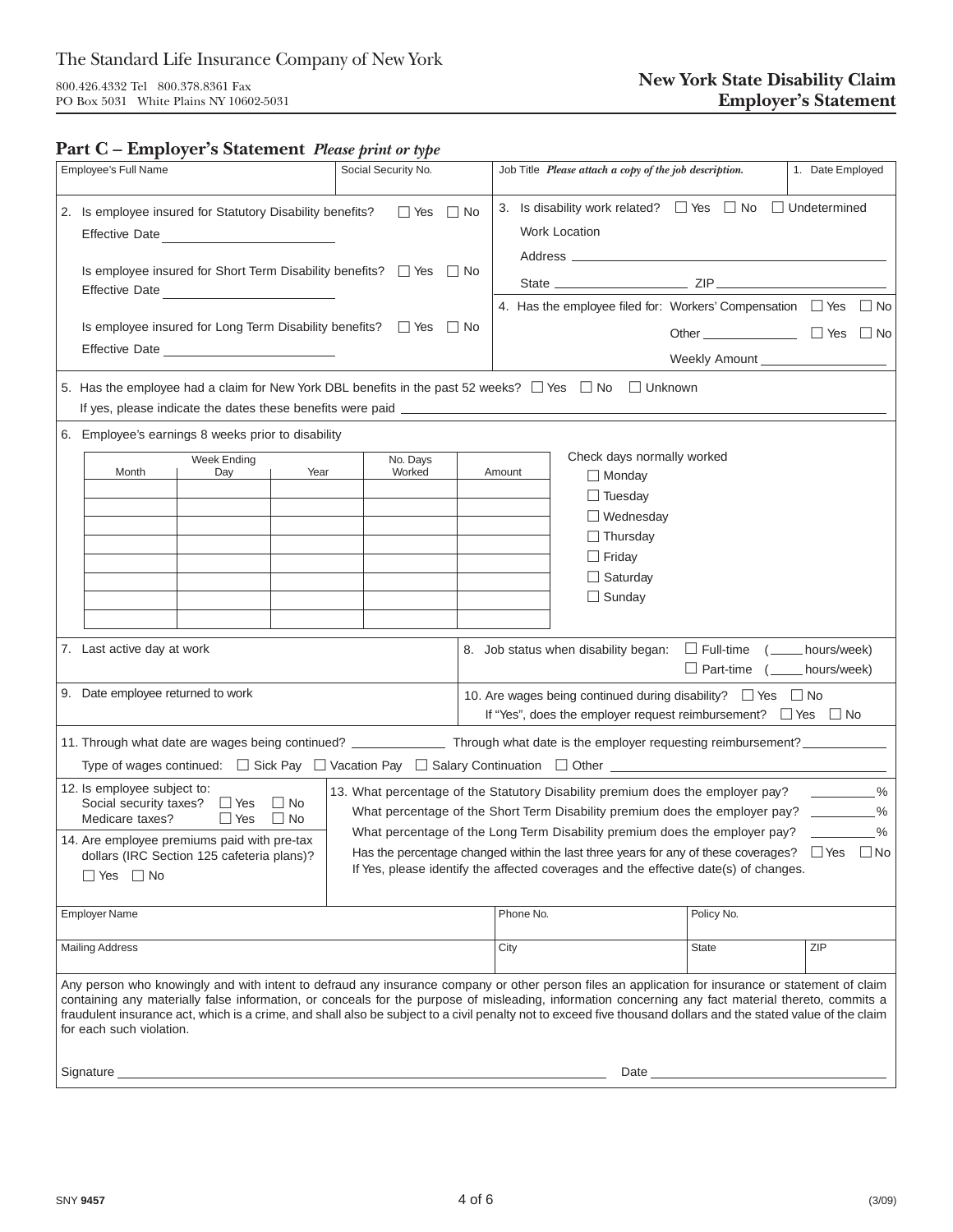**I AUTHORIZE THESE PERSONS** having any records or knowledge of me or my health:

- Any physician, medical practitioner or health care provider.
- Any hospital, clinic, pharmacy or other medical or medically related facility or association.
- Kaiser Permanente.
- Any insurance company or annuity company.
- Any employer, policyholder or plan sponsor.
- Any organization or entity administering a benefit or leave program (including statutory benefits) or an annuity program.
- Any educational, vocational or rehabilitation counselor, organization or program.
- Any consumer reporting agency, financial institution, accountant, or tax preparer.
- Any government agency (*for example, Social Security Administration, Public Retirement System, Railroad Retirement Board, Workers' Compensation Board, etc.).*

#### **TO GIVE THIS INFORMATION:**

- Charts, notes, x-rays, operative reports, lab and medication records and all other medical information about me, including medical history, diagnosis, testing and test results. Prognosis and treatment of any physical or mental condition, including:
	- Any disorder of the immune system, including HIV, Acquired Immune Deficiency Syndrome (AIDS) or other related syndromes or complexes.
	- Any communicable disease or disorder.
	- Any psychiatric or psychological condition, including test results, but excluding psychotherapy notes. Psychotherapy notes do not include a summary of diagnosis, functional status, the treatment plan, symptoms, prognosis and progress to date.
	- Any condition, treatment, or therapy related to substance abuse, including alcohol and drugs.
- **and:**
- Any non-medical information requested about me, including such things as education, employment history, earnings or finances, return to work accommodation discussions or evaluations and eligibility for other benefits or leave periods including but not limited to claims status, benefit amount, payments, settlement terms, effective and termination dates, plan or program contributions, etc.

#### **TO STANDARD INSURANCE COMPANY, THE STANDARD LIFE INSURANCE COMPANY OF NEW YORK, THE STANDARD BENEFIT ADMINISTRATORS AND THEIR AUTHORIZED REPRESENTATIVES (referred to as "The Companies", individually and collectively), AND MY EMPLOYER'S ABSENCE MANAGEMENT PROGRAM ADMINISTRATOR ("Absence Manager").**

- I acknowledge that any agreements I have made to restrict my protected health information do not apply to this authorization and I instruct the persons and organizations identified above to release and disclose my entire medical record without restriction.
- I understand that each of The Companies and Absence Manager will gather my information only if they are administering or deciding my disability or leave of absence claim(s), and will use the information to determine my eligibility or entitlement for benefits or leave of absence.
- I understand that I have the right to refuse to sign this authorization and a right to revoke this authorization at any time by sending a written statement to The Companies and Absence Manager, except to the extent the authorization has been relied upon to disclose requested records. A revocation of the authorization, or the failure to sign the authorization, may impair The Companies and Absence Manager's ability to evaluate or process my claim(s), and may be a basis for denying or closing my claim(s) for benefits or leave of absence.
- I understand that in the course of conducting its business The Companies and Absence Manager may disclose to other parties information about me. They may release information to a reinsurer, a plan administrator, plan sponsor, or any person performing business or legal services for them in connection with my claim(s). I understand that The Companies and Absence Manager will release information to my employer necessary for absence management, for return to work and accommodation discussions, and when performing administration of my employer's self-funded (and not insured) disability plans.
- I understand that The Companies and Absence Manager comply with state and federal laws and regulations enacted to protect my privacy. I also understand that the information disclosed to them pursuant to this authorization may be subject to redisclosure with my authorization or as otherwise permitted or required by law. Information retained and disclosed by The Companies and Absence Manager may not be protected under the Health Insurance Portability and Accountability Act [HIPAA].
	- I understand and agree that this authorization as used to gather information shall remain in force from the date signed below:
	- For Standard Insurance Company, the duration of my claim(s) or 24 months, whichever occurs first.
	- For The Standard Life Insurance Company of New York, the duration of my claim(s) or 24 months, whichever occurs first.
	- For The Standard Benefit Administrators, the duration of my claim(s) administered by The Standard Benefit
- Administrators or 24 months, whichever occurs first. • For Absence Manager, 24 months.
- I understand and agree that The Companies and Absence Manager may share information with each other regarding my disability and leave of absence claim(s). This authorization to share information shall remain valid for 12 months from the date signed below.
- I acknowledge that I have read this authorization and the New Mexico notice on page 6. A photocopy or facsimile of this authorization is as valid as the original and will be provided to me upon request.

Name (please print) Social Security No.

Signature of Claimant/Representative Date

If signature is provided by legal representative (e.g., Attorney in Fact, guardian or conservator), please attach documentation of legal status.